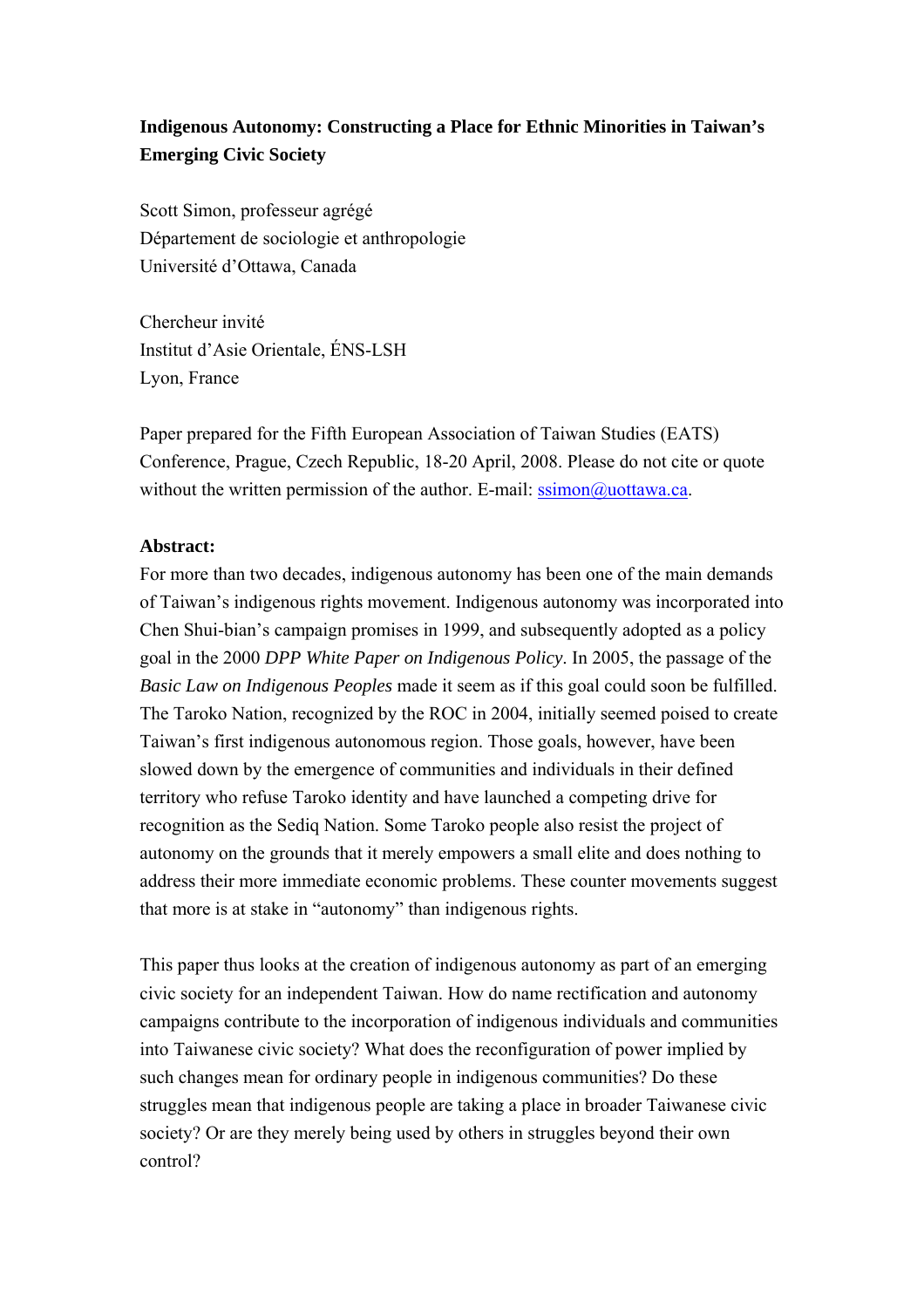## **Indigenous Autonomy: Constructing a Place for Ethnic Minorities in Taiwan's Emerging Civic Society**

On September 13, 2007, the United Nations General Assembly adopted the *Declaration on the Rights of Indigenous Peoples* by a vote of 144 in favour, 4 against, and 11 abstentions.<sup>1</sup> This document, drafted in negotiations between States, indigenous peoples, and human rights activists over two decades, is a strong statement in favour of indigenous self-determination. In spite of the fact that the Republic of China is not a member of the United Nations, the influence of this document has been strong on Taiwan. Immediately following the UN vote, for example, the Executive Yuan Council of Indigenous Peoples asserted that the *Basic Law on Indigenous*  Peoples passed in 2005 accords with the UN Declaration.<sup>2</sup> During the 2008 presidential campaigns, moreover, candidates Frank Hsieh (Democratic Progressive Party, DPP) and Ma Ying-jeou (Chinese Nationalist Party, KMT) both promised that their indigenous policies would be based on the UN Declaration.

Indigenous autonomy is the central component of this global trend toward indigenous rights. Article 4 states clearly: "Indigenous peoples, in exercising their right to self-determination, have the right to autonomy or self-government in matters relating to their internal and local affairs, as well as ways and means for financing their autonomous functions" (United Nations 2007). Articles 4 to 6 of the ROC *Basic Law* likewise concern autonomy. Article 4 sets out the basic principles as: "The government shall guarantee the equal status and development of self-governance of indigenous peoples and implement indigenous peoples' autonomy in accordance with the will of indigenous peoples. The relevant issues shall be stipulated by laws"

<sup>&</sup>lt;sup>1</sup> Those voting against were Canada, the United States, Australia, and New Zealand.<br>2 Socketting in the State of the MEARIE of the WEARING IN . See行政院原住民族委員會回應《聯合國原住民族權利宣言》:

http://www.apc.gov.tw/chinese/docDetail/detail\_TCA.jsp?docid=PA000000001231&linkRoot=0&link Parent=0&url=, last accessed March 28, 2008.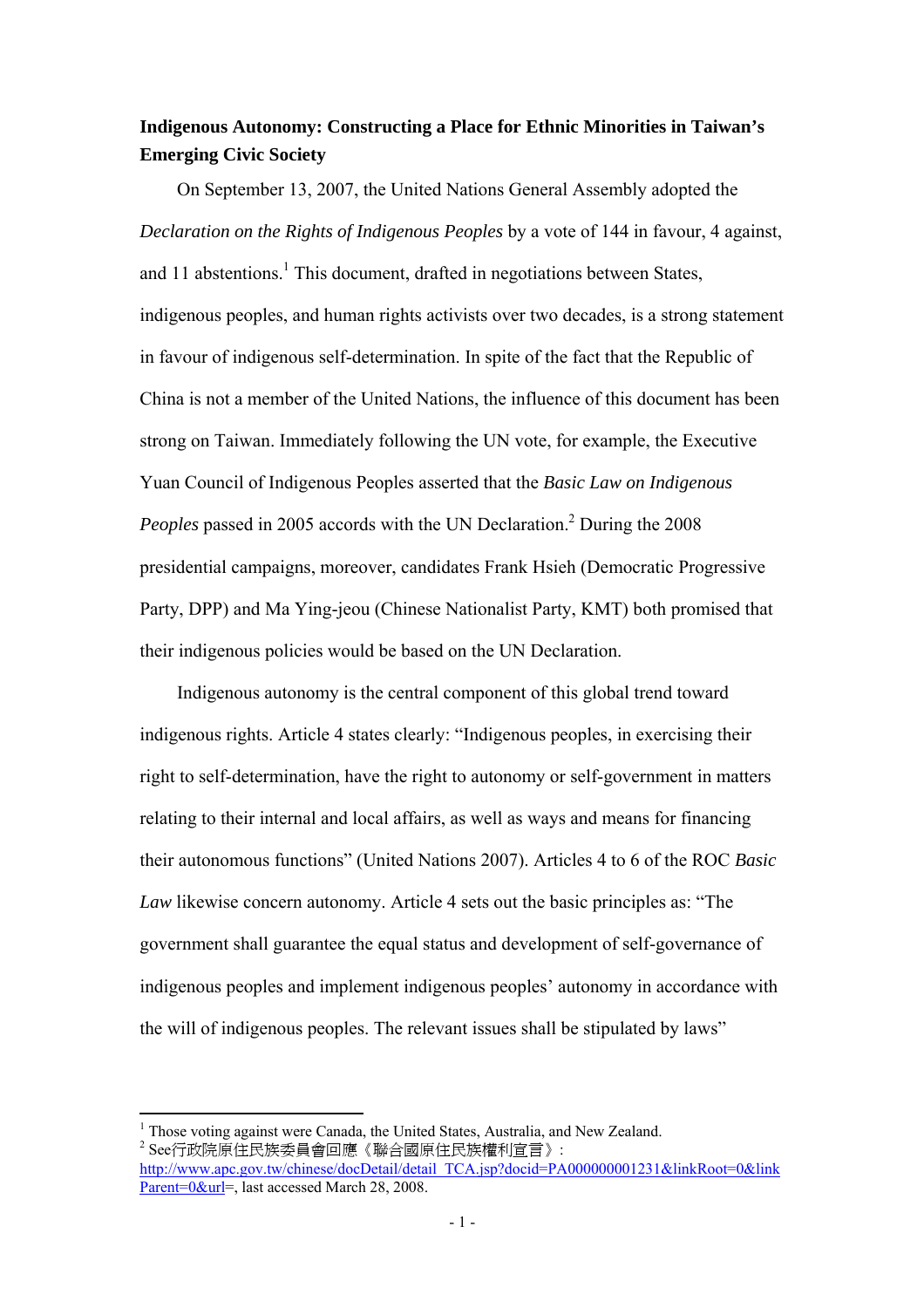(Executive Yuan 2005).<sup>3</sup> Again in the 2008 presidential elections, both candidates included autonomy in their platform for indigenous issues. In spite of the fact that different actors all use the term "autonomy," there are nuances in interpretation. In the UN Declaration, for example, autonomy is an inherent right, while in the ROC Basic Law it is a policy to be implemented by the government.

Indigenous autonomy is currently understood largely as the creation of regional autonomous zones recognizing the sovereignty of indigenous groups over a defined territory. Throughout this discussion, one should keep in mind Québec anthropologist Paul Charest's distinction between substantial autonomy (« *l'autodétermination* ») and merely taking charge (« *la prise en charge* ») of administrative responsibilities. Taking charge refers simply to "administration by Indian bands and their representatives of various programmes and services for the populations they represent, accompanied by the management of related budgets" (Charest 1992: 56). Autonomy, on the other hand, means the power to avoid dependence on federal and provincial governments. In Canada and Québec, indigenous communities are quite aware of this distinction. They thus assert an identity as *First Nations* and resist any attempt to reduce their status to that of municipalities. The struggle is long from over, however, as can be seen in debates about Canada's refusal to vote for the UN Declaration. Taiwan's indigenous peoples face similar issues.

This paper looks at indigenous autonomy within a longer historical perspective and a broader sociological view as part of an emerging civic society on Taiwan. How do related campaigns for name rectification and autonomy campaigns contribute to the incorporation of indigenous individuals and communities into Taiwanese civic society? What does the reconfiguration of power implied by such changes mean for

<sup>&</sup>lt;sup>3</sup> 政府應依原住民族意願,保障原住民族之平等地位及自主發展,實行原住民族自治;其相關事 項,另以法律定之。Translation provided by Luo Yong-ching.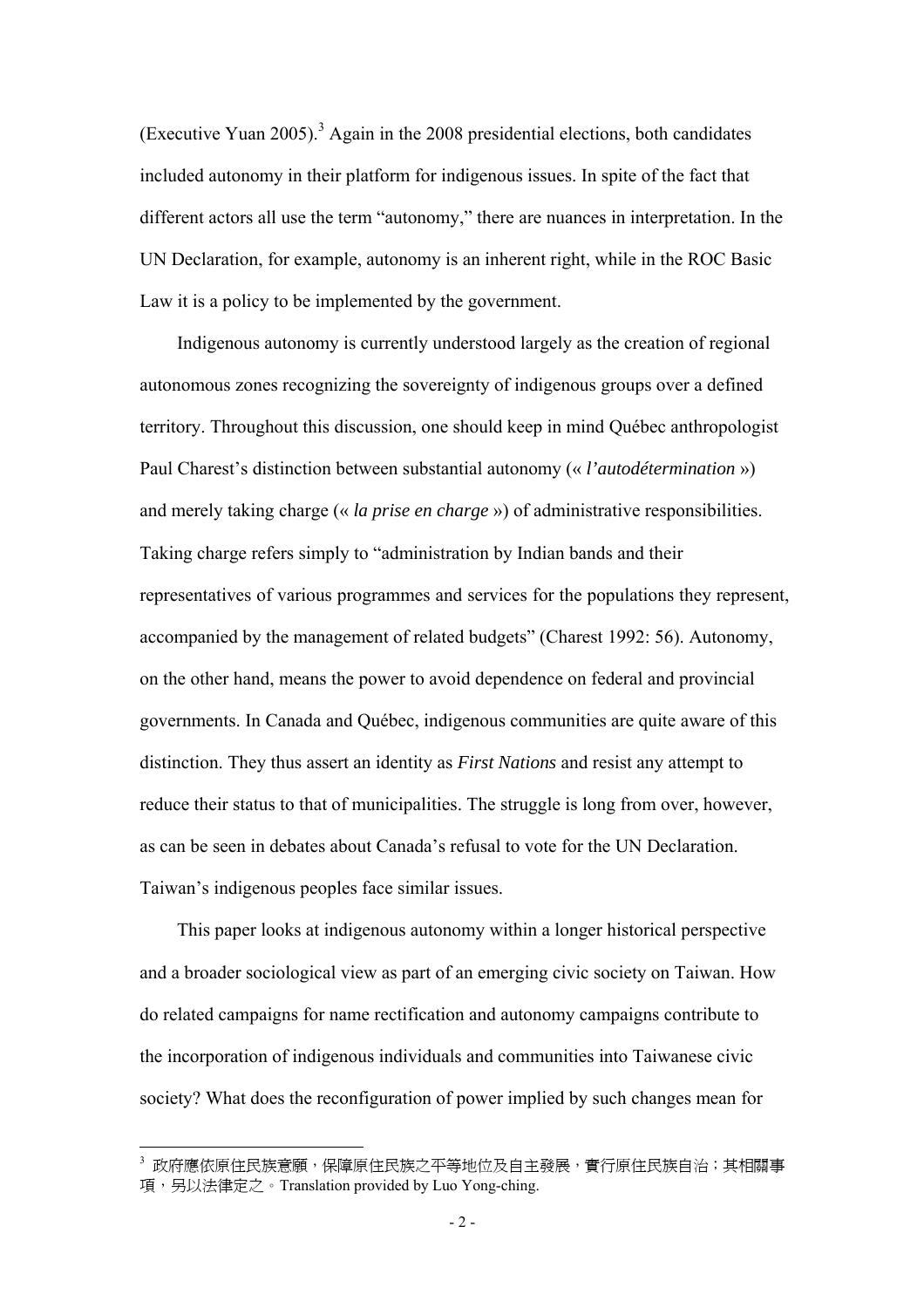ordinary people in indigenous communities? Do these struggles mean that indigenous people are taking a place in broader Taiwanese civic society?

#### **History of Indigenous Autonomy on Taiwan: the First Decades**

Although an analysis of Japanese colonial policy is beyond the scope of this paper, it is important to note that the creation of Taiwan's tribal identities and reinforcement of community power structures (often newly created) is a product of Japanese indirect rule in those communities before 1945 (Harrison 2001: 57).<sup>4</sup> Before the Japanese period on Taiwan (1895-1945), the mountain groups of the central mountain change were largely dispersed kin-based groups living from swidden agriculture, gathering and hunting. They moved when necessary for subsistence purposes, and determined territory through labour and warfare. Without a State, they were able to organize small societies around the natural law of Gaya. The Japanese changed this by forcing groups to settle and adopt modern agricultural practices. They classified hundreds of small groups into larger groups known as "tribes" and created maps demarcating their territories. Even in communities with no institutionalized forms of power, what French anthropologist Pierre Clastres (1974) called "societies against the state," they created chiefdoms and village-level "tribal councils."<sup>5</sup> In reality, however, real power in the villages was in the hands of the Japanese police (Masaw 1998: 49).

Just as the rise of printing media created nationalist expectations for larger groups worldwide (Anderson 1991), these precedents created new expectations for indigenous people. At the time of the transition from Japanese to ROC rule, Gao Yisheng of the Tsou tribe (which had already been under indirect rule during the Qing

<sup>&</sup>lt;sup>4</sup> There is often a certain reticence in anthropology to use the word "tribe" because of its connotations of backwardness. I use it to refer to colonial classifications of ethnicity. Indigenous "Nations" (e.g. First Nations), are in contrast groups imbued with self-conscious claims to collective power and sovereignty.<br><sup>5</sup> The establishment of band councils and land reserves was based on a study of US policy toward

American Indians at the time (Fujii 1997: 151).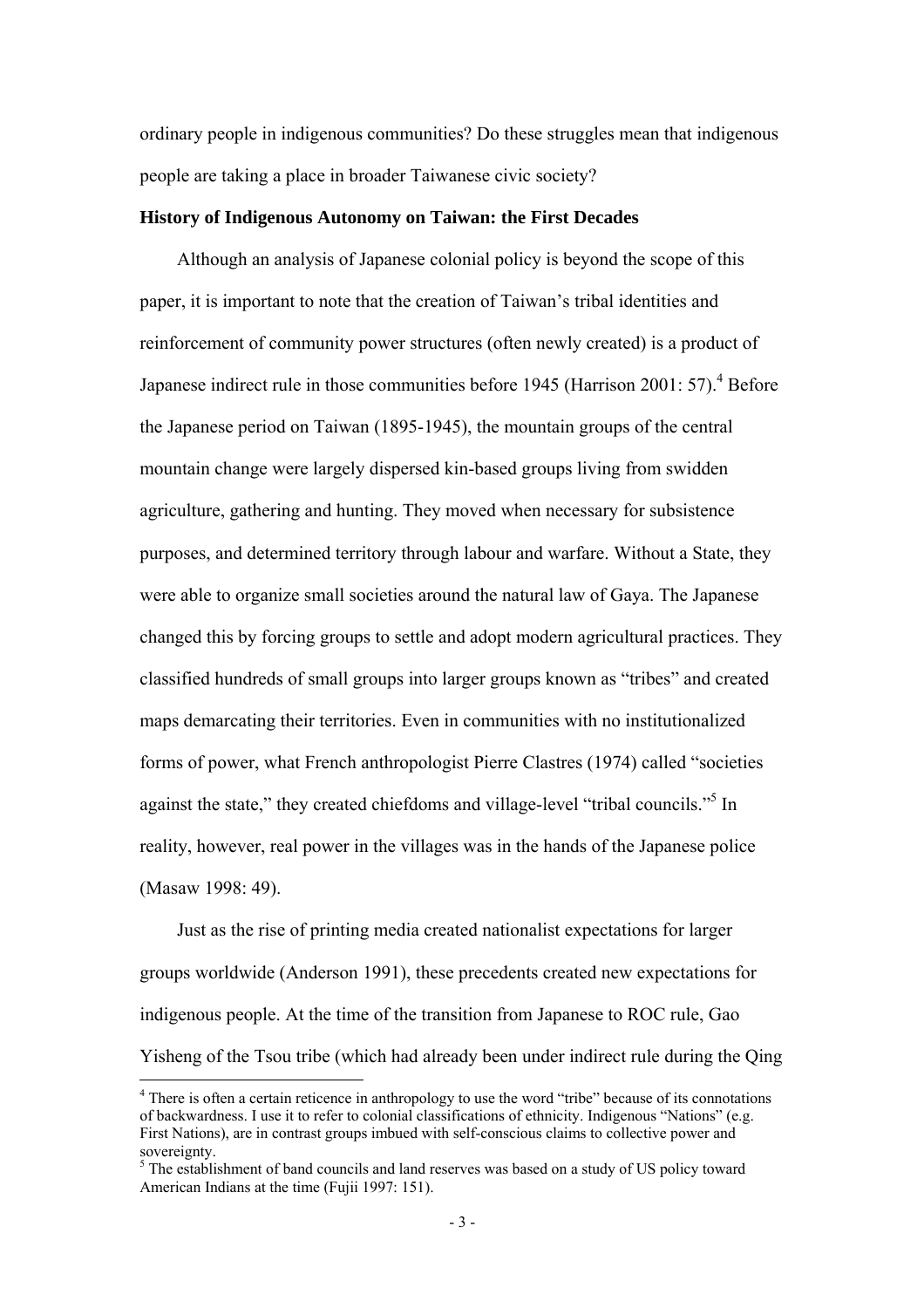Dynasty) called on Taiwan's indigenous peoples to unite and establish a single autonomous district in a new democratic Taiwan. After participation in the 2:28 Incident, however, including cooperation with the Taiwan Communist Party to attack the airport in Chiayi, Gao was arrested, tried, and finally executed in 1954 (Harrison 2001: 63-66). His ideal of autonomy was unachievable in the short run, but surely made KMT administrators aware of the importance of indigenous peoples.

In the early years of ROC rule, Taiwan's indigenous peoples were not a priority for Chiang Kai-shek's government. During the 1940s, the KMT was still engaged in a Civil War against the Communists. Taiwan was considered marginal, and its 162,000 indigenous peoples were the "margins of the margins" (Fujii 2001: 155). In the 1945 *Plan to Take Administration of Taiwan* (臺灣接管計畫), they simply declared that the "savage tribes" (*fanzu*, 蕃族) would have the same rights to self-determination and autonomy (*zijue zizhi*, 自決自治) as those promised for all Chinese national minorities in Sun Yat-sen's *Plan for National Reconstruction* (建國大綱). A close reading of this text, however, shows that promises of "self-determination" and "autonomy" for the Tibetans, Mongolians, and other minorities were intended to promote gradual assimilation and integration into a Han Chinese nation-state (Fujii 2001 : 156). Until the 1990s, almost all documents concerning Taiwan's indigenous peoples were prefaced with the relevant citations of Sun Yat-sen.

The first important change in indigenous administration under KMT rule was the transfer of responsibility from the police to the civil administration of the provincial government (*minzhengting*, 民政廳). In their interpretation of the *Three Principles of the People* for "mountain compatriots" (*shandi tongbao*, 山地同胞), they promised economic development (*minsheng*, 民生), status as Chinese peoples (*minzu*, 民族),6

<sup>6</sup> "民族方面,認為山地人民是我們中華民族的一份子,改變過去對山地同胞稱"蕃"的錯誤" (Taiwan Province Minzhengting 1954: 6). The contrast between KMT officers who called them *tongbao*, and local Hoklo people who still called them *hoan-a* did not go unnoticed in the communities.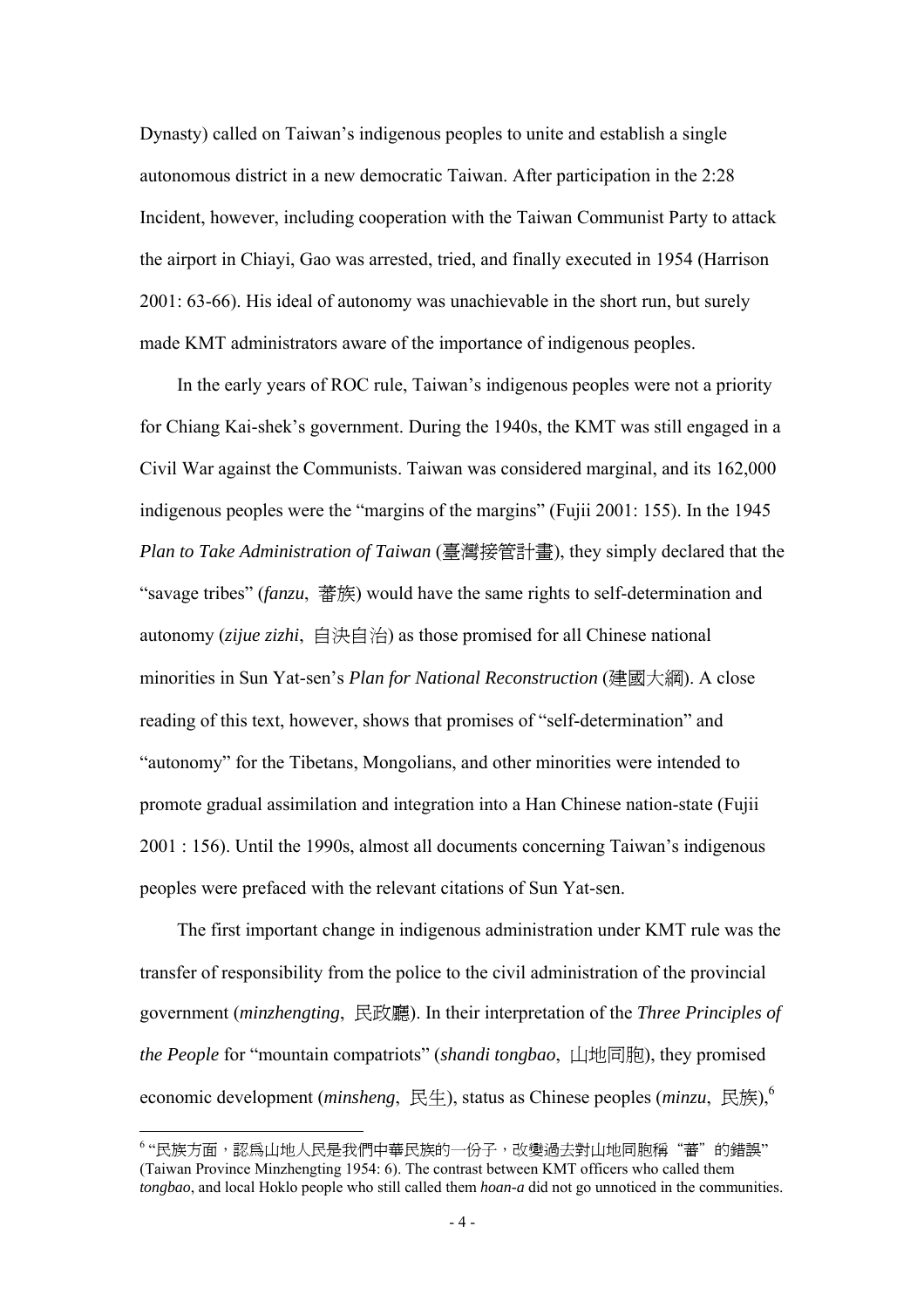and local autonomy (*defang zizhi*, 地方自治) as *minquan* (民權). The goal was to protect them and assimilate them into the norms of other areas (Taiwan Province Minzhengting 1954: 6). As for local autonomy, the State created 30 mountain townships and 159 villages. Villages were endowed with primary schools, clinics, police stations and administrative offices. The positions of mountain township magistrate and village mayor could be held only by indigenous people. Quotas for indigenous representation were established for the township and county councils, the Provincial Assembly (Taiwan Province Minzhengting 1954: 14); as well as eventually for the Legislative Yuan. On the ground, the administrative boundaries did not coincide with local identities. This sometimes led to the division of previously existing communities into different villages and townships; and sometimes to the forced inclusion of sometimes hostile groups into the same unit. The new system thus exacerbated local conflicts in some localities. It was based on a foreign ideology rather than the Gaya they had known previously and still remember.

This administrative system created an indigenous elite beholden to the KMT (Rudolph 2003: 89-91). It did not, however, lead to indigenous autonomy. Township magistrates and councils, for example, could come under the effective control of non-indigenous council members. It was thus a system of "taking charge" rather than real autonomy. This system eventually came under criticism from Taiwanese anthropologists and indigenous social activists. In 1983, a group of Academia Sinica anthropologists argued that indigenous self-government is more than the election of township magistrates and assembly members. Among other suggestions, they called for judicial protection of substantive local autonomy (Li, et.al. 1983: 50). Calls for

Many indigenous people mention the different attitudes toward them as one reason why they prefer the KMT (which they perceive to be a Mainlander party) to the DPP (which they perceive to be the party of Holo people).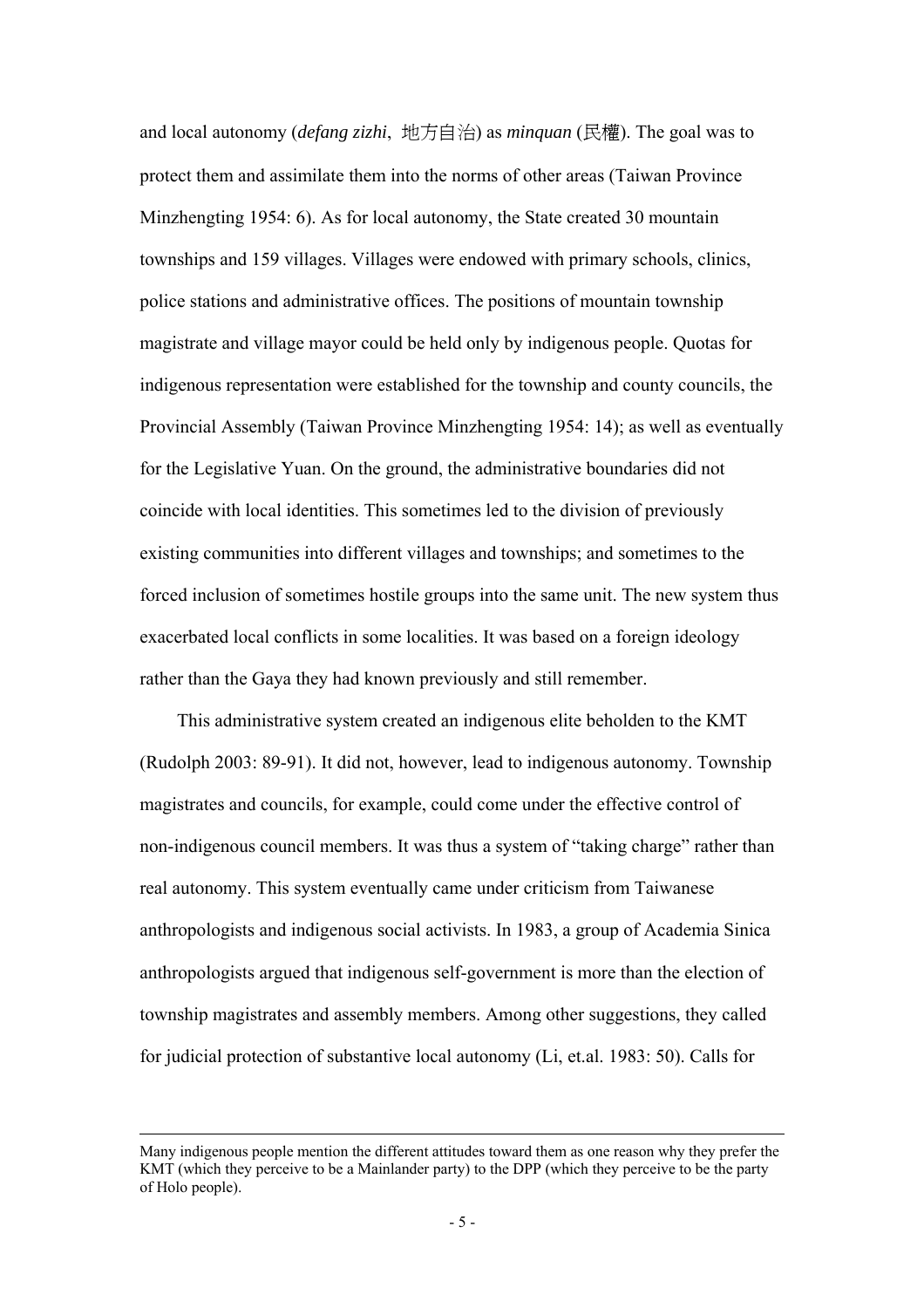substantial autonomy would become an important part of the social movements and democratization process of Taiwan.

#### **Demands for Autonomy: Social Movements and Beyond**

The Democratic Progressive Party, rising out of the *dangwai* and social movements of the 1980s, embraced a discourse of indigeneity from the very beginning, although initially to construct a non-Chinese identity for Taiwan. In 1999, presidential candidate Chen Shui-bian met with representatives of eleven Taiwan's indigenous nations and signed a "*New Partnership Agreement*" (新夥伴關係協定). Indigenous autonomy was among the seven points of that document, which was signed by Igung Shiban for the Truku Nation (德魯固族) and Watan Jiro for the Sediq Nation (塞德克族).<sup>7</sup> The seven points are 1) to recognize the natural sovereignty of Taiwan's indigenous peoples; 2) to promote indigenous autonomy; 3) to sign land treaties with Taiwan's indigenous peoples; 4) to restore traditional names of villages, mountains and rivers, 5) to restore traditional territory; 6) to restore traditional use of natural resources, and promote ethnic self-development; and 7) to replace indigenous legislators with tribal delegates. This document, signed with one party's candidate rather than with the government, has no legal force. It has, however, shaped the expectations of a generation of indigenous social activists and influenced policy. It also led to disappointment, as the promises were left unfulfilled.

In 2000, these themes where incorporated into the DPP's *White Paper on Aboriginal Policy* (DPP 2000), as well as in a more moderate proposal by the KMT/PFP candidates in 2004 (KMT/PFP 2004). During Chen Shui-bian's first term in office, the Council of Indigenous Peoples invested heavily in studying indigenous

 $7$  The original document is available on-line at Wikisource:

http://zh.wikisource.org/wiki/%E5%8E%9F%E4%BD%8F%E6%B0%91%E6%97%8F%E5%92%8C WE5%8F%B0%E7%81%A3%E6%94%BF%E5%BA%9C%E6%96%B0%E7%9A%84%E5%A4%A5 %E4%BC%B4%E9%97%9C%E4%BF%82, last accessed March 28, 2008.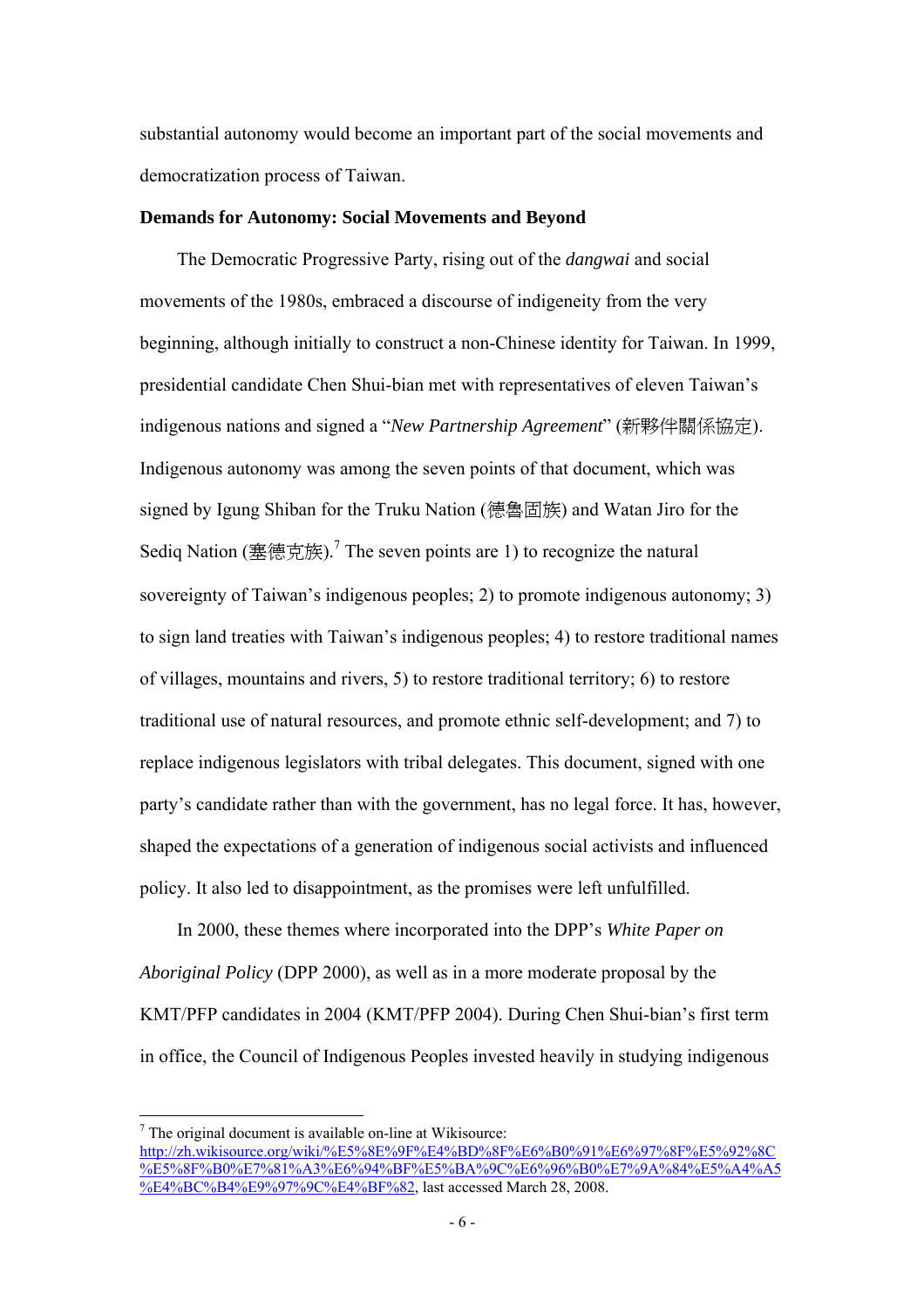law in other countries, holding scholarly conferences, and consulting with indigenous communities in Taiwan. They drafted an *Indigenous Self-Determination Law* (*yuanzhu minzu zizhiqu fa*, 原住民族自治區法) consisting of 104 clauses defining the rights, responsibilities, and scope of future autonomous areas. When the law passed the Executive Yuan on June 3, 2003, however, it had been reduced to 15 clauses. In general terms, it promised to create ethnically-based regional autonomous zones.<sup>8</sup> It failed subsequently to pass the Legislative Yuan and become law.

Progress was made in Chen's second term. In 2004, meetings were held at the Council of Indigenous Peoples to discuss how indigenous rights can be included in a new constitution for Taiwan; and the creation of autonomous regions was a major concern (Constitutional Indigenous Policy Team 2005). In 2005, the *Basic Law on Indigenous Peoples* passed the Legislative Yuan. In terms of autonomy, it called for the creation of autonomous zones, promised state funding, and gave the central government responsibility for conflict resolution between zones. The *Basic Law* had an implementation deadline of 2008. This deadline not having been met, the legal status of the *Basic Law* is now unclear. It remains, however, an important policy document and is likely to be an important reference in the years to come.<sup>9</sup>

In the 2008 presidential campaigns, both candidates promised indigenous autonomy and implementation of the *Basic Law*. Having won the election – *with over 90% of the vote in indigenous townships* – President Ma's platform is of particular relevance. Autonomy was the first of twelve policy points:

In terms of the desire for autonomy of indigenous peoples, the government should promote solid and feasible policies. It should not carelessly make promises that disappoint indigenous peoples. We think that we should, in accordance with the spirit of the *Indigenous Peoples Basic Law*, quickly

 $8$  The draft law is available on the web page of independent legislator May Chin: http://www.abo.org.tw/maychin/epaper/maychin027-1.htm, last accessed March 28, 2008.<br><sup>9</sup> See Simon 2007 for a summary of legal developments up to that date.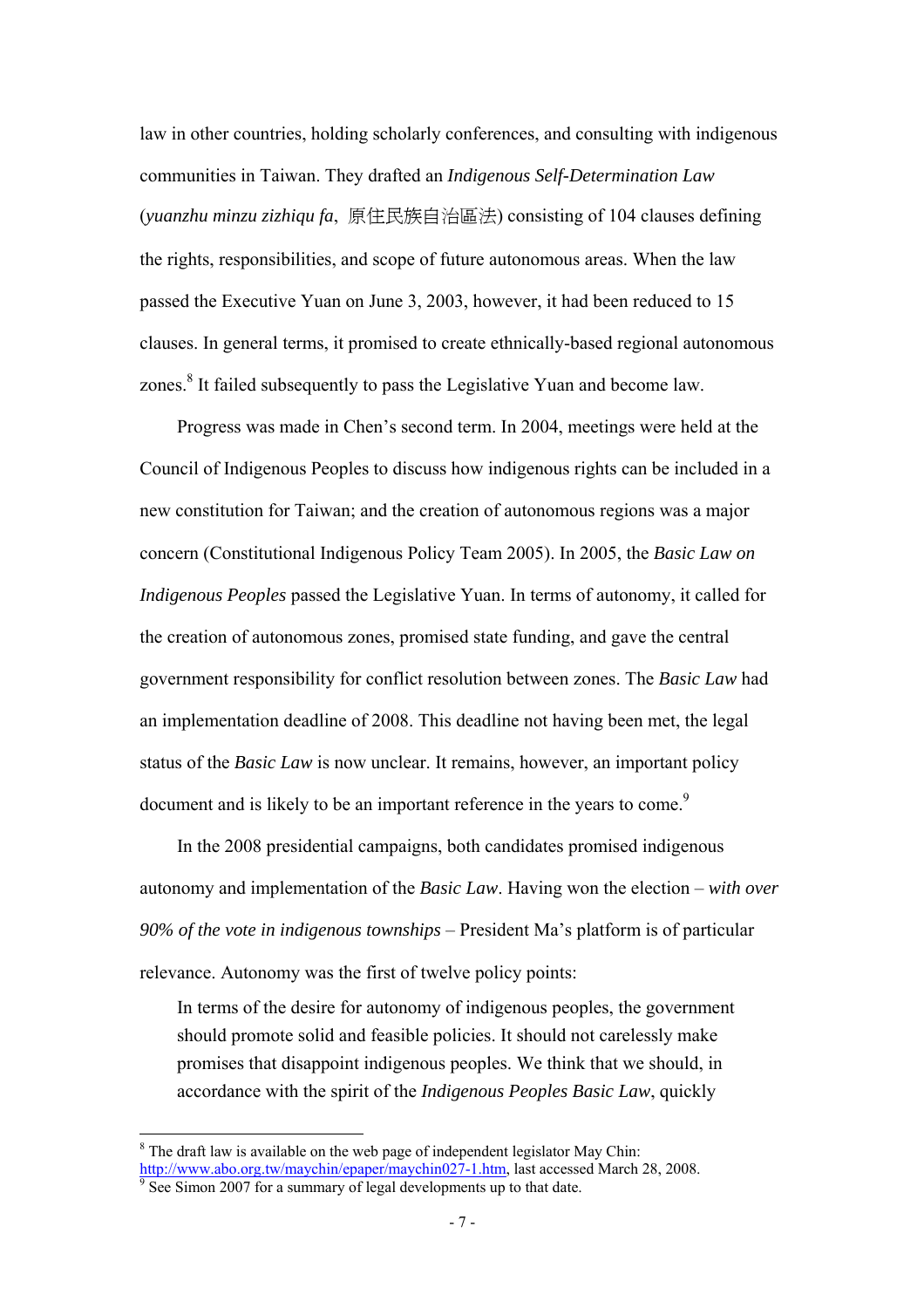establish an *Indigenous Peoples Autonomy Law* or *Administrative Units Division Law* as well as related laws and regulations. We will, in places where conditions are ripe, make first attempts at substantive content in indigenous autonomy (limited to endowing them with rights to hiring personnel and budget, etc.). This includes establishing an Indigenous Council to decide items related to indigenous autonomy. Having accumulated enough experience and developed successful examples, we will gradually promote indigenous autonomous regions.<sup>10</sup>

Ma's policy is thus one of gradually devolving more administrative responsibility to yet-to-be-established autonomous regions. In fact, his policy does not mention indigenous sovereignty (the guiding principle of the *UN Declaration*) and instead emphasizes state support of development initiatives in indigenous areas. Referring back to Charest's conceptual distinction between "taking charge" and "autonomy," this policy resembles "taking charge" more closely than recognition of Taiwan's *First Nations* and their inherent right to autonomy. Ma, however, was elected with nearly unanimous support of indigenous people. His policy aligns closely with local political realities that limit the possibility of regional autonomy in the short run. As I show below, conditions may not be ripe for Taroko autonomy.

### **Dreaming of Tarokoland**

 $\overline{a}$ 

The Taroko, one of the tribes recognized under the Chen administration, was born under politically difficult circumstances. The local identity as Taroko in Hualien has its roots in the Japanese period. The people of the Taroko Gorge called themselves Truku. They were considered by Japanese anthropologists to be one of the three branches of the Atayal sub-group Sediq originating in what is now Nantou, but with groups in Hualien (Kojima 1996 [1915] : 5). Unable to pronounce Truku, the

<sup>10 &</sup>quot;一、試辦原住民族自治區,分階段實現自治願景: 面對原住民族自治的願望,政府應以穩健可 行的政策推動,不應隨意承諾,讓原住民族一再失望。我們認為應依「原住民族基本法」之 精神,加速制定「原住民族自治法」或「行政區劃分法」以及相關配套法令,在條件成熟地 區,先行試辦有實質內容(賦予人事、財政等權限)的原住民族自治,包括設立原住民族議 會,議決有關全體原住民族自治事項。透過經驗累積,發展成功範例,進而逐步推廣原住民 族自治區。" The document is available on-line at: http://www.ma19.net/policy4you/aborigines, last accessed 31 March, 2008.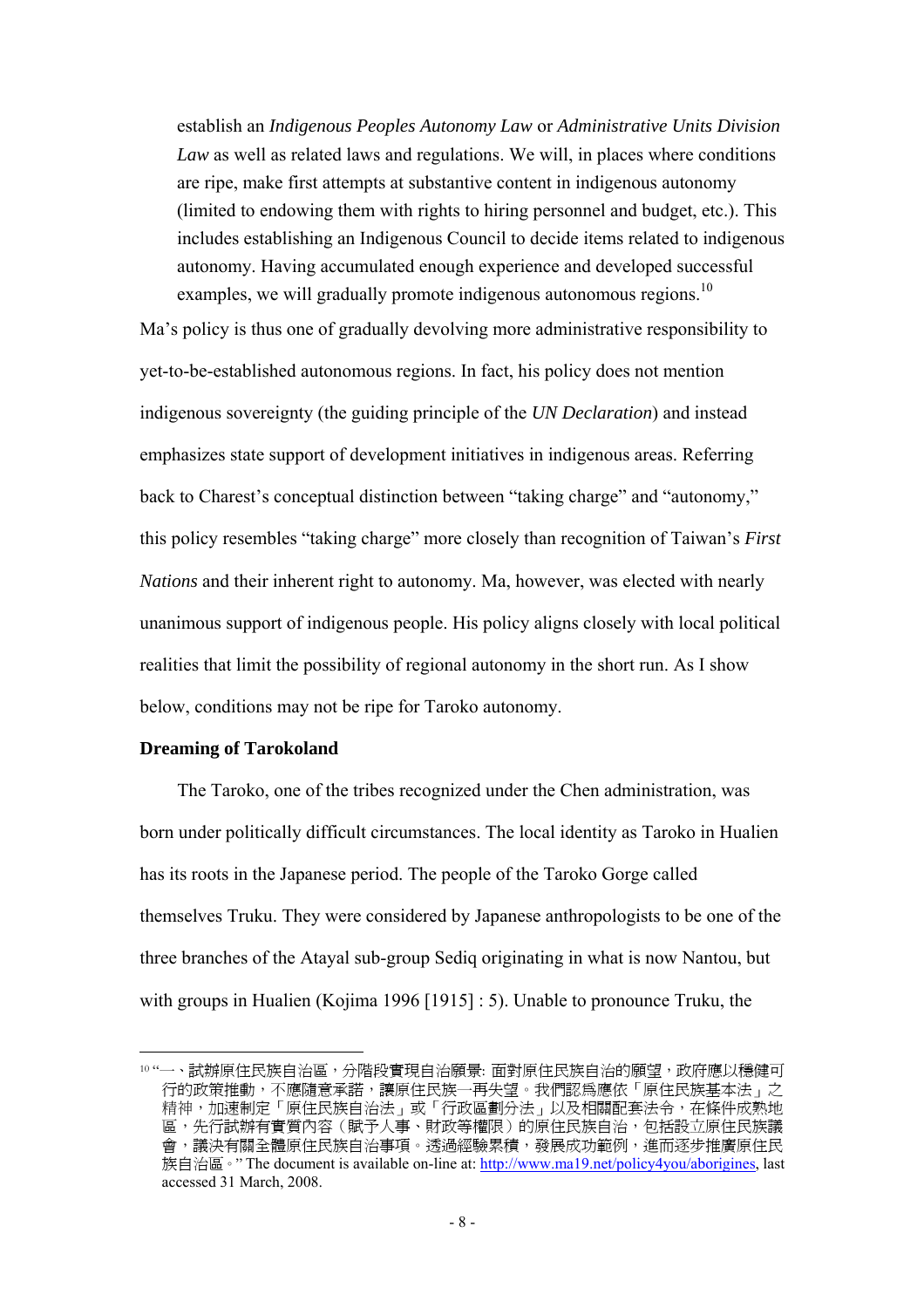Japanese called them Taroko. This identity crystallized in Hualien due to the 1914 Taroko Incident when the Japanese repressed the people of the Taroko Gorge (Hara 2006). It was reinforced through creation of the Presbyterian Taroko Synod in the 1960s, when demand started to grow in the church for recognition as a tribe distinct from the Atayal. The community was divided about whether to call themselves *Delugu* (德魯固族) or *Tailuge* (太魯閣族) in Chinese, and whether or not the group includes the other Sediq branches of Teuda and Tkedaya. This became contentious after the "*New Partnership Agreement*" because recognition as a tribe held out the promise of resources through the creation of autonomous zones and tribal delegates at the national level. The participation of both Sediq and Truku representatives at the signing of the "*New Partnership Agreement*" suggests that they were then interested in forming a Truku tribe in Hualien and a Sediq tribe in Nantou.

In 2003, proponents of "Name Rectification" (*zhengming*, 正名), organized through the Taroko Synod of the PCT and the Hsiulin Township Office, submitted a petition of 972 names to the ROC Executive Yuan demanding legal recognition of the *Tailugezu* (太魯閣族). They created a nationalist literature (Tera 2003, Siyat 2004) arguing that the Taroko constitute a nation distinct from the Atayal become of their collective name, sense of common blood, collective memory of struggles against the Japanese, a shared culture, heritage, and experience of living together (Siyat 2004 : 28). Not everyone agreed. Especially in Ren'ai Township of Nantou, but also in some Hualien villages, there was a belief that the Truku – who constitute over 90% of the so-called "Taroko" in Hualien rather than only one-third in Nantou (Hara 2003) – were imposing their own identity on the other subgroups without their consent. Igung Shiban, who had signed the New Partnership Agreement as the Truku representative was uninvolved. Two of her brothers publicly opposed the creation of a Taroko Nation. This is the point at which national and township politics became involved.

- 9 -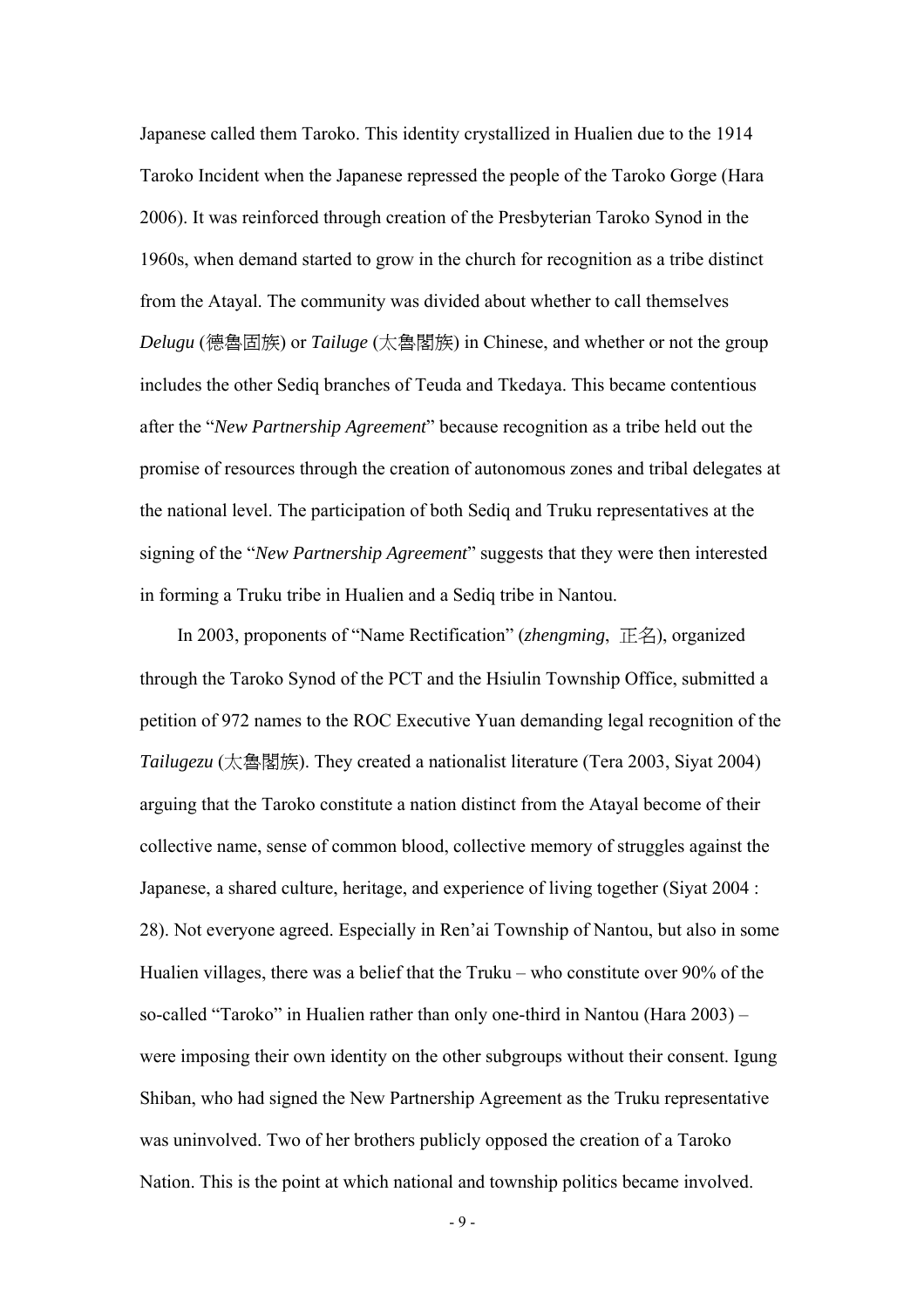On January 14, 2004, after two consultative meetings with proponents of both Taroko and Sediq, the Executive Yuan recognized the *tailugezu* (太魯閣族 translated as "Truku" on the website of the Council of Indigenous Peoples) as Taiwan's 12th "tribe." In interviews conducted in Hualien and Nantou, partisans on both sides said that Premier Yu Shyi-kun had made the rapid decision according to an electoral calculus calculated to gain votes for the DPP in Hualien. 2004, after all, was a time of three important elections: the presidential election in March, the run-off election for the Hualien County Magistrate, and legislative elections in December. In the legislative elections, when six aboriginal MPs were elected, neither Walis Beilin (a discredited Catholic priest and Sediq proponent in Nantou) nor Chen Dao-ming (the DPP candidate) won a seat. Truku candidate from Nantou Kung Wen-chi (KMT), head of Taipei's Indigenous Affairs Bureau under Mayor Ma Ying-jeou, look his place in the Legislative Yuan. Walis Beilin, who was opposed to the Taroko Name Rectification, was subsequently made chair of the CIP. The DPP candidate likewise lost his bid for Hualien County Magistrate. Yu Shyi-kun thus lost his gamble that the DPP could gain from recognition of the Taroko. He succeeded, however, in flaming opposing nationalist sentiments in their communities.

The new tribe was composed of some 26,000 people formerly registered as Atayal in Hualien and Nantou; who now had the choice of changing their household registration records to Taroko or keeping their legal identity as Atayal. In Hualien, nearly 21,000 people changed their registration. Some, however, said that township office employees had threatened that they could lose welfare benefits or land if they refused to change their legal status. In Nantou, it was almost only those villagers of the Truku subgroup (and not all of them) who changed their status. With the township head in support of Sediq, there was no similar pressure as in Hualien for change.

 $-10-$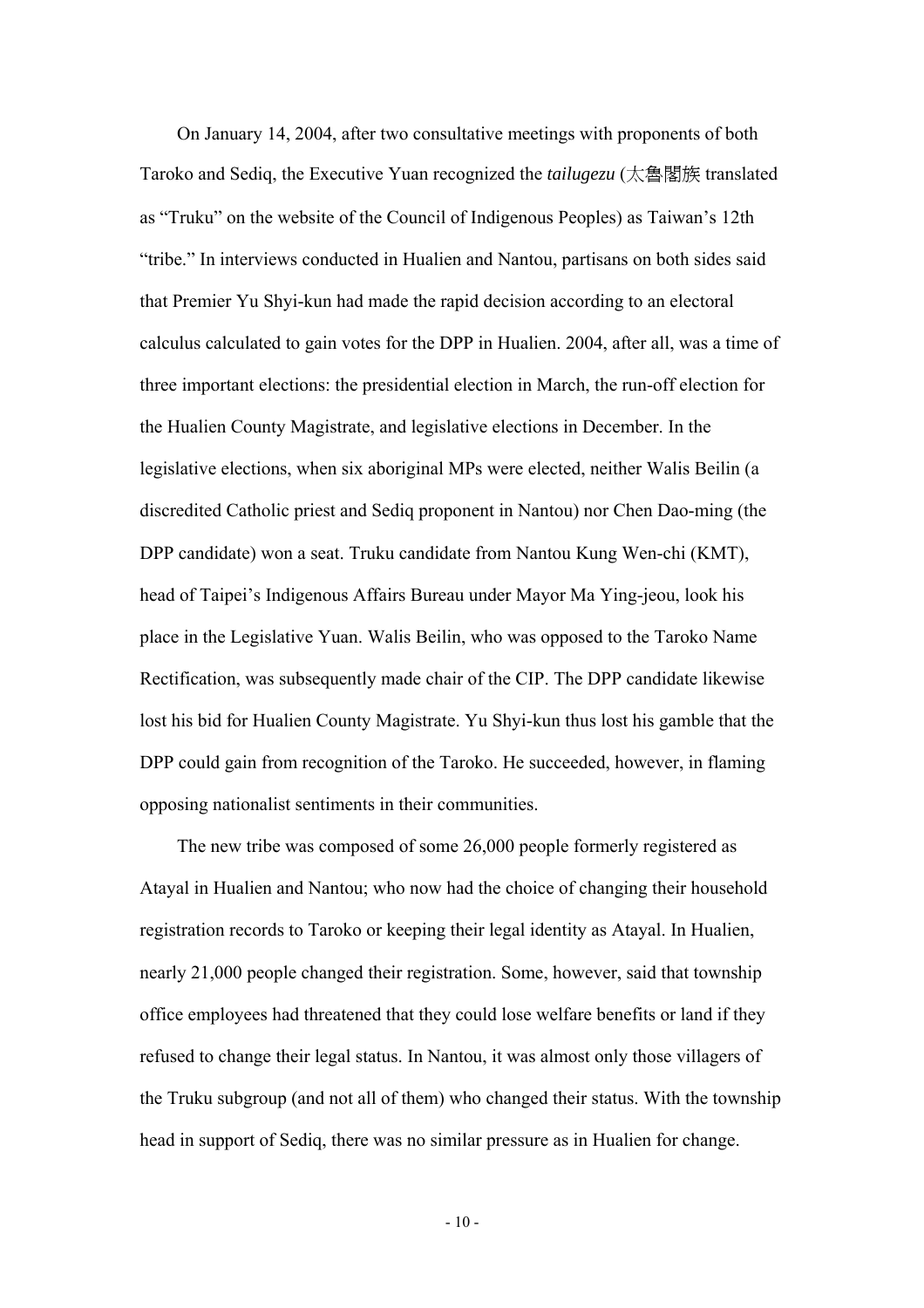Motivated by their perhaps pyrrhic victory, Taroko nationalists, once again largely from the church and township offices in Hualien, established the Taroko Autonomy Promotion Team (*Tailugezu zizhiqu tuidong gongzuo xiaozu*, 太魯閣族自 治區推動工作小組) in 2005. Tera Yudaw, Presbyterian elder and school principal, formed a committee to draft a Taroko constitution and organized meetings to explain the idea to local communities. This team lobbied the Executive Yuan for the establishment of an autonomous region and even took the issue to the United Nations. In 2006, a committee for Taroko autonomy decided to follow the Canadian example of First Nations by calling themselves the Taroko *Nation* in all English language documents, such as those they present at the United Nations. The hope was that they would establish Nation-to-Nation relations with the Republic of China, gain recognition of their natural sovereignty, and take control of all decisions regarding education, development, etc., on their defined territories.

Taroko nationalists defined their autonomous region to encompass Hsiulin, Wanrong and Tsuohsi Townships of Hualien as well as Ren'ai Township of Nantou County. The Hsiulin and Wanrong Township Offices were generally helpful to them in this project. After all, they could potentially benefit if regional autonomy were to separate them from Hualien County and elevate them to a higher administrative status. Some said that the new autonomous region would have the status of a county. Others said it would have equal status as the Executive Yuan. Tsuohsi, with a majority Bunun population, was less involved. Ren'ai took an opposing position and gave financial support to proponents of a new Sediq Tribe.

The movement for Taroko autonomy was restrained by the competing claims of the Nantou Sediq, with whom they already had tense relations. Walis Beilin and his main supporters from his electoral campaigns began promoting Sediq identity in both Hualien and Nantou, circulating their own petition for recognition from the ROC state.

- 11 -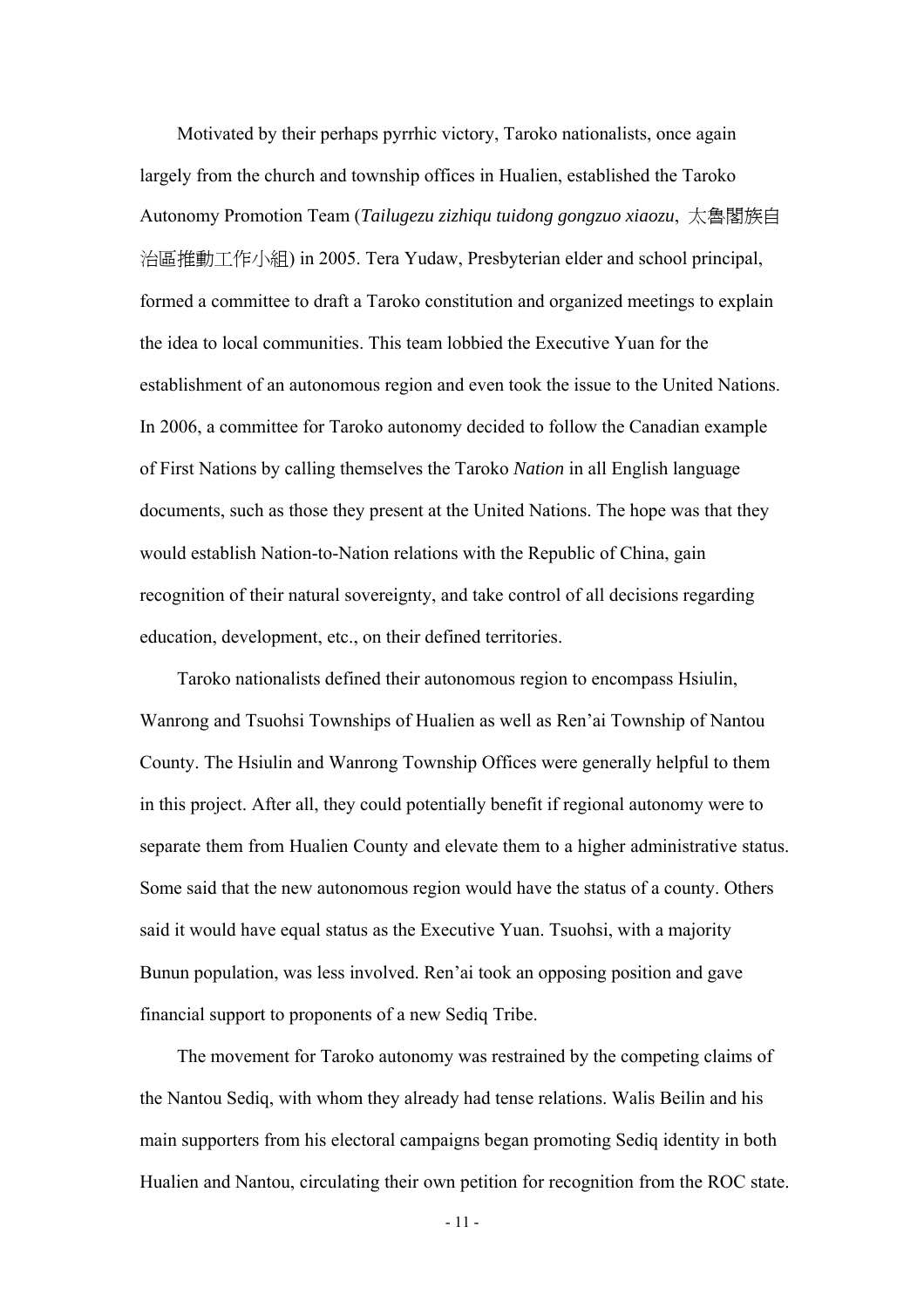During reconstruction after the 9:21 Earthquake of 1999, the Sediq were able to change the names of churches from Chinese to names in local dialects. A number of Sediq cultural NGOs were founded, as well as projects for language instruction in schools (Hara 2004). Like the Taroko, the Sediq launched a movement for tribal recognition, including scholarly conferences and publication, petitions to the Executive Yuan, and protests. They were particularly offended when they discovered that plans for the Taroko Autonomous Region included Ren'ai Township – and this without consulting the people involved.

On April 7, 2006, a group of more than twenty Sediq advocates from Nantou and Hualien presented a petition to the CIP to request legal recognition of their tribe as independent of both the Taroko and the Atayal. Anthropologist Lim Siu-theh, shown in an on-line photo of the Epoch Times with the Sediq activists, was present at the meeting. Noting that both groups claimed to represent the Teuda, Tkedaya and Truku, he suggested that if the Sediq and Taroko cannot agree on either of those two names, they should decide on a third alternative (Wu 2006).<sup>11</sup> Just before presidential elections in 2008, the Executive Yuan repeated this argument to again reject a new Sediq petition, saying that the issue should be decided by the new government.

Like the proponents of the Taroko Nation, the partisans of the Sediq Nation were largely well-educated Presbyterians, school teachers, and employees of the township office. A former Ren'ai Township magistrate is a strong proponent of Sediq nationhood. In the 2007 run-off election, however, his wife lost to a candidate less interested in indigenous nationalism. The sociological fact that the movements are dominated by well-educated elite – common to both nationalist movements – means that none of them have widespread support in their communities.

 $11$  On that precise day. I was in Hualien attending a meeting of the Taroko to work through a draft of their law on autonomy. It was on that day that, drawing upon the Canadian experience I shared with them, they passed a resolution to call themselves the Taroko Nation in all English-language documents.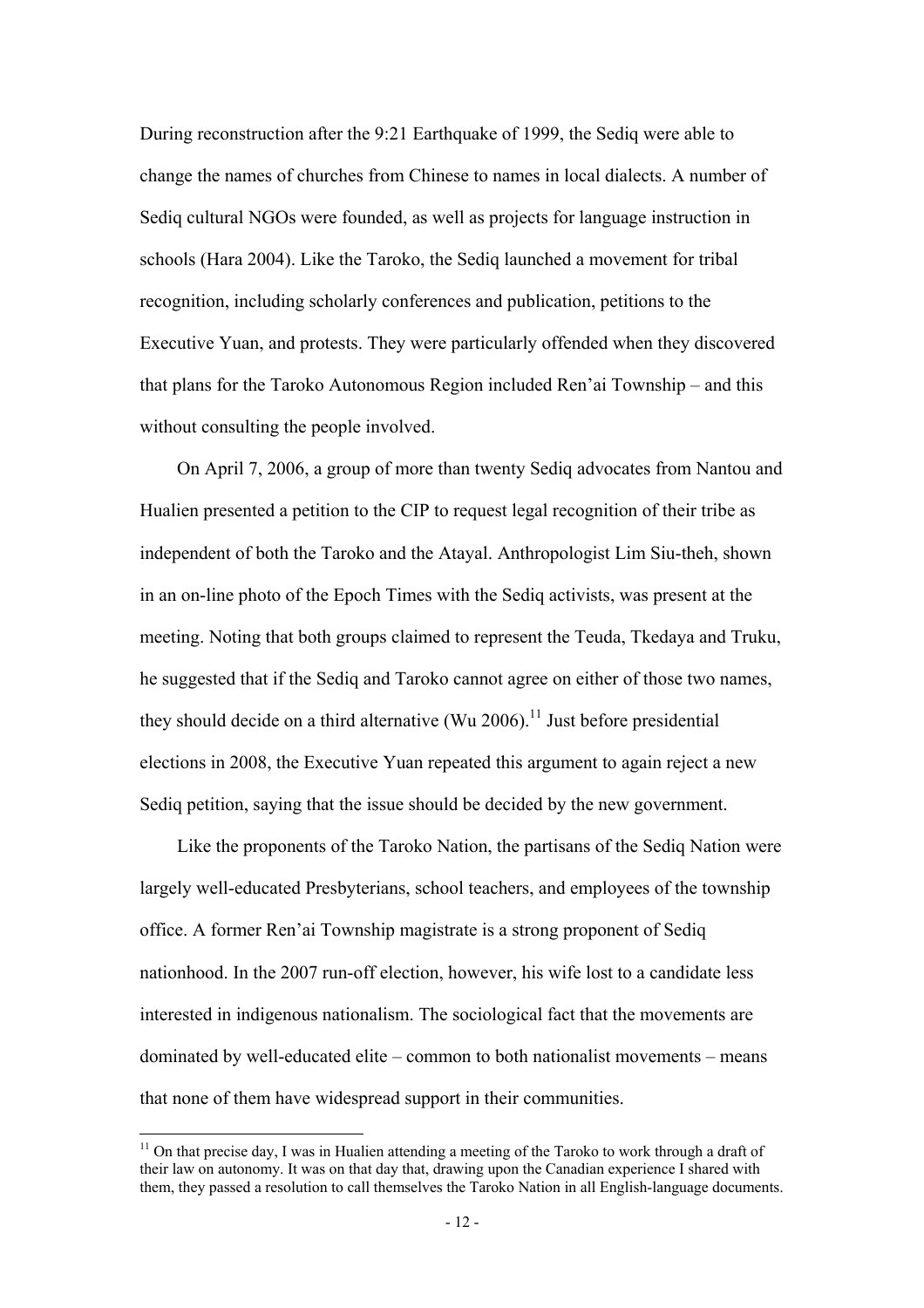#### **The "Common People" and Indigenous Nationalism**

In each village, I spent a good part of my research periods socializing with people who often combine temporary working-class jobs with periods of "resting" in the village. These people tended to perceive the social movements as led by elites in pursuit of their own self-interest at the expense of the community. It was nearly universal for them to accuse elected politicians of vote-buying and corruption; but they expressed a similar hostility toward successful businesspeople and the organizers of NGOs. As for Tera Yudaw and his drive for Taroko autonomy, they accused him of earning money from the government for his work or of wishing to become "king of the Taroko." They often added that they have not been consulted about the project of autonomy, and referred to some autonomy proponents and supportive politicians as *lohei*, or "thieves" behind their backs.

These accusations have to be taken with a grain of salt. When Igung Shiban in Hualien, for example, organized protests against a mining company that had occupied tribal land, there were rumours that the company had paid her to do so and that she had run away to Japan with the profits. It is highly unlikely that any company would pay the person who organizes protests and eventually takes them to court; in addition to the lawyers working on their own defense. Tera Yudaw has likewise taken no money for his work. His wife has even used her own salary to purchase lunch boxes when they hold meetings.

The same problem of low trust afflicts the Sediq proponents as well. In Nantou, the common people expressed a similar hostility toward the promoters of Sediq nationalism. At one level, there was a conceptual difference. Arguing that Sediq means "human being" and thus should not be reduced in meaning to one group of 6000 people, they often addressed me as a foreign anthropologist saying, "*You* are also Sediq." They suspected that the Sediq promoters were seeking recognition as an

- 13 -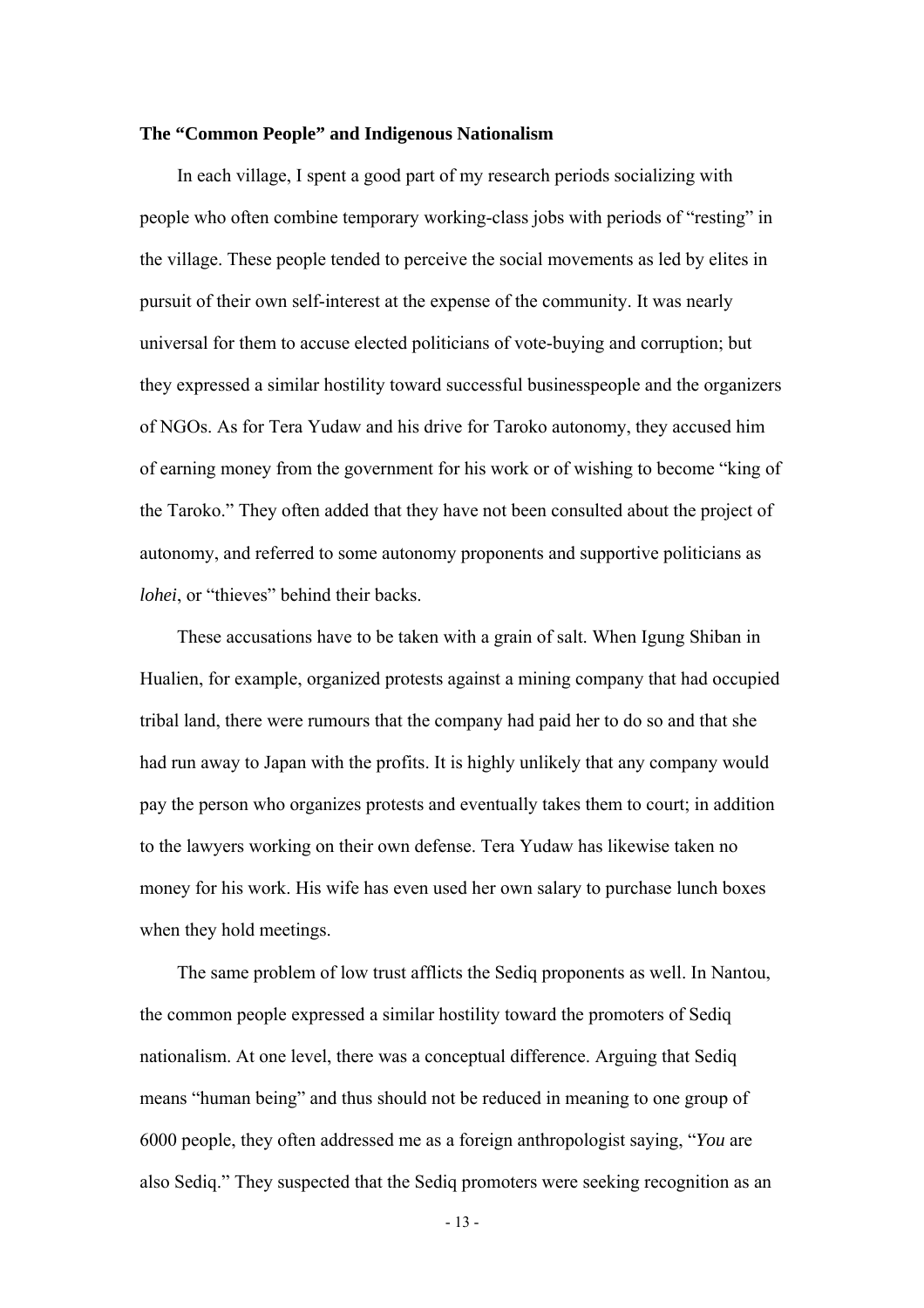ethnic group for electoral purposes; or because they hoped to gain future lucrative posts at the CIP or in new tribal based positions. With township funding, they decorated the villages with flags promoting Sediq identity; and organized local meetings and larger conferences. Yet these were poorly attended. As one woman in Gluban said, "Why should I support them so that only those people can get power and money? My life won't change either way." She added, "My mother always told me: there are good and bad *mugan*, 12 just as there are good and bad *Seediq*, but the most evil person of all is one who betrays his own people for personal gain."

Michael Rudolph, who has done field research with the Taroko, Paiwan and Amis, offers one possible explanation. Developing Hsieh Shih-chung's idea that Taiwan's indigenous movement consists of "elites without people," he argues that the movement is alienated from the "common people" in the communities. His theoretical base is Paul Brass (1991), who argued that "ethnic self-consciousness, ethnically-based demands, and ethnic conflict can occur *only* if there is some conflict between indigenous and external elites and authorities or between indigenous elites" (Rudolph 2004: 241, italics added). Rudolph compares the demands of the indigenous movement to what he portrays as "the view from the countryside." His informants thought little of reserve lands or autonomous zones, preferring instead to be able to sell land and perhaps "afford an estate or home in the city" (Rudolph 2004: 250).<sup>13</sup> I think, however, that there are better ways to understand indigenous autonomy and the relationship of its proponents with their communities.

#### **Conclusion**

 $\overline{a}$ 

Indigenous autonomy is a discourse of liberation, promising sovereignty to the marginalized groups that historically lost land to colonial forces. It is not a return to

<sup>&</sup>lt;sup>12</sup> This is the term used to describe "Native Taiwanese" of the Hoklo ethnicity.<br><sup>13</sup> Of course, this could only possibly be true of those aboriginal individuals who own land. Many aboriginal people do not own land and would suffer from a privatization of reserve land.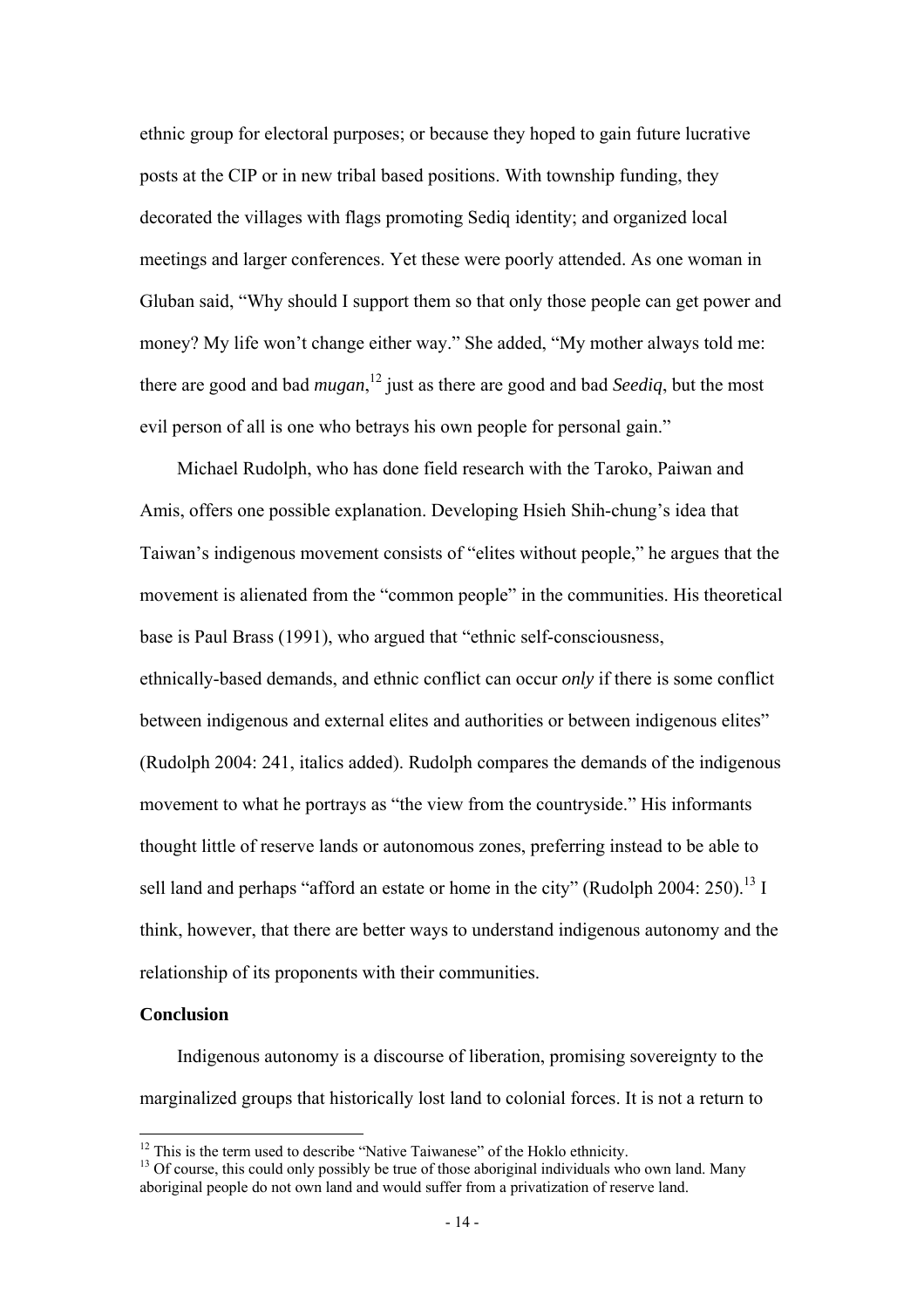the past, but rather a new relationship with the State. Considering that policies of assimilation as practiced in both Canada and Taiwan have not succeeded in giving equal status to indigenous peoples, there are good reasons to perceive autonomy as progress toward social justice. Autonomy promises to incorporate indigenous communities into civic society as equal partners and in accordance with their values. Ultimately, however, it is a new way of legitimizing the power of the state that recognizes autonomy. It is thus what Weber called the *routinisation* of authority, noting also that "as a general rule, the routinisation does not happen without struggle" (Weber 1971: 332). The struggle between the Taroko and the Sediq illustrates his point well. Their struggle for recognition, as Rudolph observed, is largely a struggle between elites. Autonomy is equally so if it is merely a reorganization of the township system and the promise of tribal delegates to the national government.

In the intermediate term, however, the *process* of indigenous autonomy may be beneficial to the common people, on the condition that it involves them personally and is based on their values (see Alfred 2005). This is true regardless of whether or not the state promotes autonomy. To demonstrate what I mean by "beneficial," it is necessary to look beyond the discipline of anthropology to public health. Throughout the world, indigenous peoples suffer from higher rates of suicide and self-destructive behaviour than non-indigenous people. Taiwan is no exception. In Taiwan, the gap in life expectancy between indigenous and non-indigenous people has actually increased under policies of assimilation. By the year 2000, Taiwanese indigenous men had an average life expectancy of 59.2 years, as compared to 72.7 years for non-indigenous men. Indigenous women had a life expectancy of 70, compared to 78.4 for non-indigenous women (Wen et.al. 2004: 323). Mortality from cirrhosis of the liver, accidents (both related to alcohol abuse), suicide, and infectious disease are substantially higher than in the general population.

- 15 -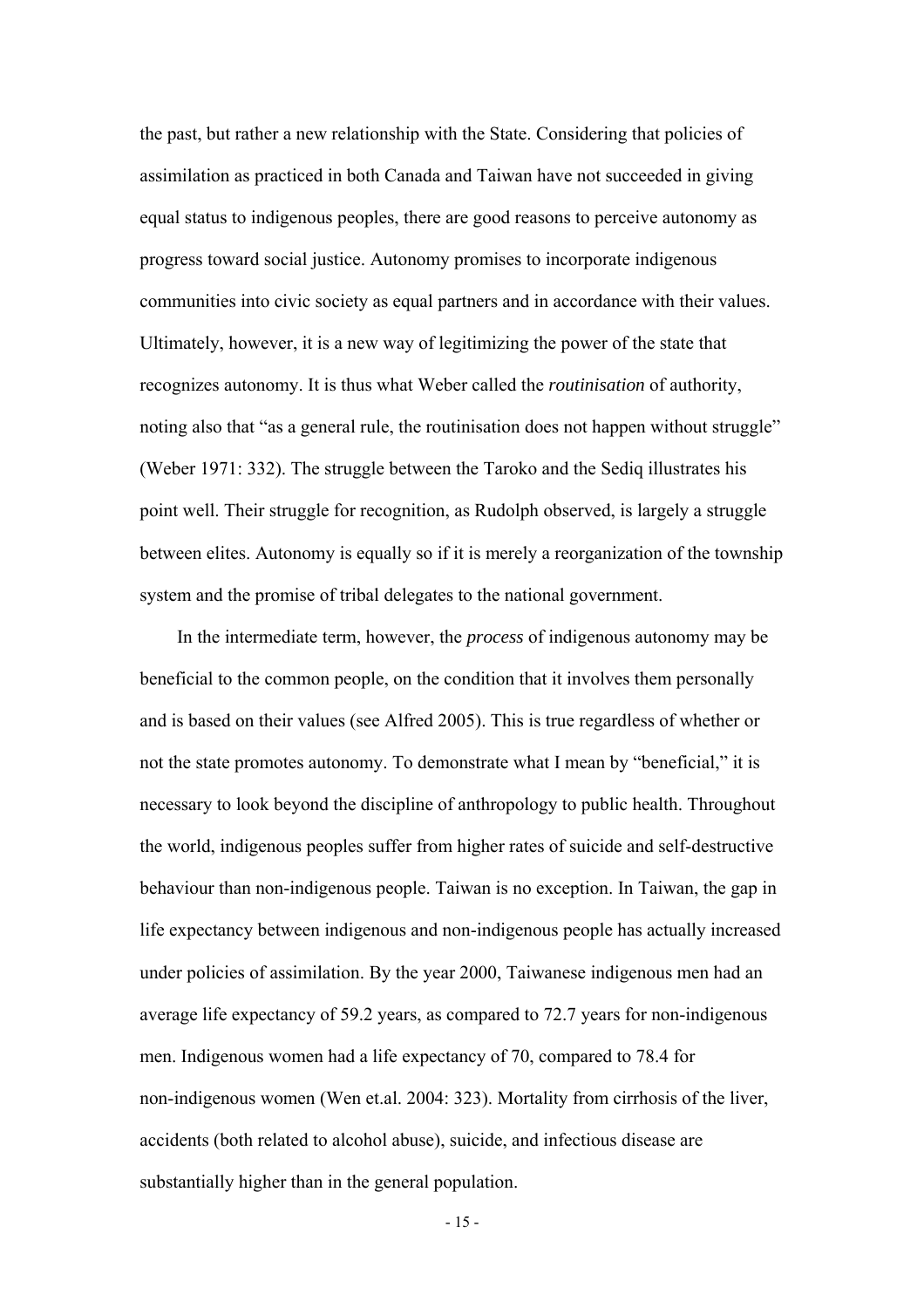Indigenous autonomy and public health may seem unrelated to many. In Canada, however, transcultural psychiatrists Michael Chandler and Christopher Lalonde conducted a study of suicide in British Columbia First Nations communities. Looking for determinants of youth suicide rates, they found that communities with more "cultural continuity" had significantly lower rates of suicide than other communities. Cultural continuity was defined as a set of features including self-government, land claims, band-controlled schools, health facilities and police administration, as well as cultural facilities. Self-government led to the most significant decrease in suicide (Chandler and Lalonde : 211). It is logical to assume that cultural continuity, reinforced through projects of autonomy, would contribute to lower rates of other forms of self-destructive behaviour, and in Taiwan as well as Canada.

In conclusion, campaigns for name rectification and autonomy have given aboriginal elites increased visibility. Presidential candidates from both parties take their concerns seriously and work with them to create policies they hope will be effective. These are certainly steps toward increased equality for indigenous peoples and greater inclusion in Taiwan's broader civic society. Without increased grassroots work similar to that done in Canada by Mohawk scholar Taiaiake Alfred (2005) and the *Wasáse* movement, however, the benefits are unlikely to reach ordinary people.<sup>14</sup> Fortunately, however, there are many young people in Taroko, Sediq and other communities who are committed to the goals of cultural revitalization and a return to Gaya. Their work, above all crucial for the health of their own communities, may someday lead to self-determination and a confederation of peoples of the Gaya. It will also inspire Taiwan Studies for years to come.

*Seediq balae, Gembiyax!*

 $14$  Due to space limitations. I cannot discuss this in detail here. Suffice it to say that Alfred hopes for a decolonization based on local values and in daily practices. Indigenous Taiwanese and other interested readers are encouraged to consult his web site at http://web.uvic.ca/~gta/home/ to learn more.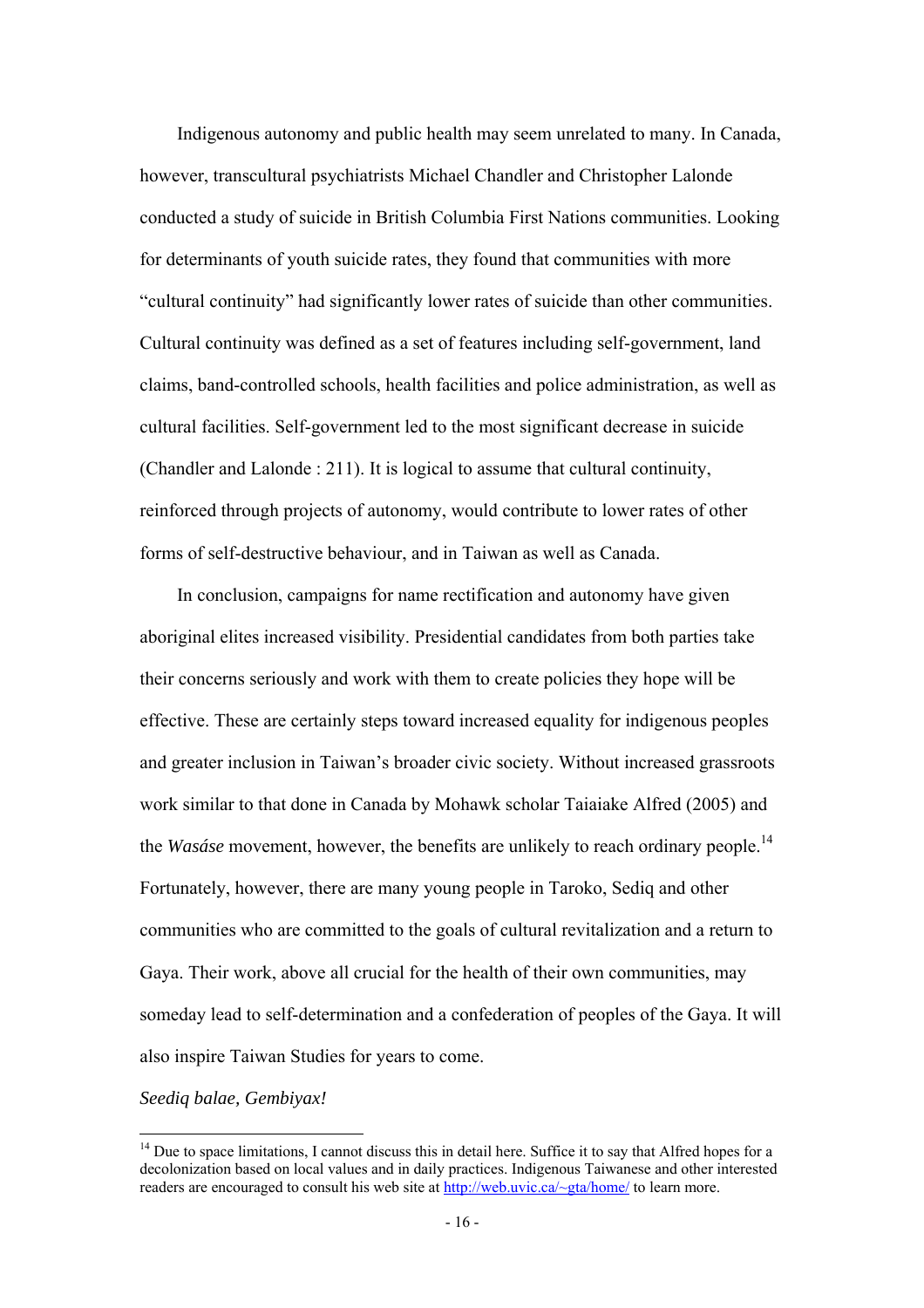#### **References:**

- Alfred, Taiaiake. 2005. *Wasáse: Indigenous Pathways of Action and Freedom*. Peterborough, Ontario: Broadview Press.
- Anderson, Benedict. 1991. *Imagined Communities: Reflections on the Origin and Spread of Nationalism*. London: Verso Press.
- Brass, Paul. 1991. *Ethnicity and Nationalism: Theory and Comparison*. London: Sage Publications.
- Chandler, Michael J. and Christopher Lalonde. 1998. "Cultural Continuity as a Hedge Against Suicide in Canada's First Nations." *Transcultural Psychiatry* 35 (2) : 191-219.
- Charest, Paul. 1992. « La prise en charge donne-t-elle du pouvoir? L'exemple des Atikamek et des Montagnais », *Anthropologie et Sociétés*, vol. 16, no 3, p. 55-76.
- Clastres, Pierre. 1974. *La Société contre l'État*. Paris : Les Éditions de Minuit.
- Constitutional Indigenous Policy Team 憲法原住民族政策制憲推動小組. 2005. 憲 法原住民族專章會議實錄 *Xianfa Yuanzhuminzu Zhuanzhang Huiyi Shilu* [*Minutes of the Meetings on the Constitutional Indigenous Special Clauses*]. Taipei : Council of Indigenous Peoples.
- DPP. 2000. 原住民政策白皮書.*Yuanzhumin zhengci baipishu*. [*White Paper on Aboriginal Policy*]. Taipei: DPP 2000.
- Executive Yuan. 2005. 原住民族基本法. *Yuanzhuminzu Jibenfa* [*Basic Law on Indigenous Peoples*.]

http://law.moj.gov.tw/Scripts/Query4A.asp?FullDoc=all&Fcode=D0130003, last accessed March 28, 2008.

Fujii, Shizue 藤井志津枝. 1997. 理蕃:日本治理台灣的計策 *Lifan: Riben Zhili Taiwan de Jice: Meiyou Paohuo de Zhanzheng*. [*Administrating Savages: Japanese Plans and Policies for Administering Taiwan*] 台北市: 文英堂出版 社.

\_\_\_\_\_\_. 2001. 臺灣原住民史:政策篇 *Taiwan Yuanzhuminshi : Zhengcepian* [*Taiwan Aboriginal History: Policy*]. Nantou : Taiwan Wenxian guan (南投:臺 灣文獻館).

Hara, Eiko (原 英子). 2003. 2003. "タイヤル・セデック・タロコをめぐる帰属 と名称に関する運動の展開(1) -- タロコにおける動向を中心に." Taiyaru Sedekku Taroko o meguru kizoku to meishô ni kan suru undo no tenkai (1) – Taroko ni okeru dôkô o chûshin ni [The Development of the Movement Related to the Belonging and Naming of the Atayal, Sediq, Taroko (1): Centered on Taroko Tendencies] 台湾原住民研究 *Taiwan Genjûmin Kenkyû* [*Taiwan Aboriginal Research*] (7): 209-227.

\_\_\_\_\_\_. 2004. "タイヤル・セデック・タロコをめぐる帰属と名称に関する運動 の展開(2):南投県セデックの動向を中心に." Taiyaru Sedekku Taroko o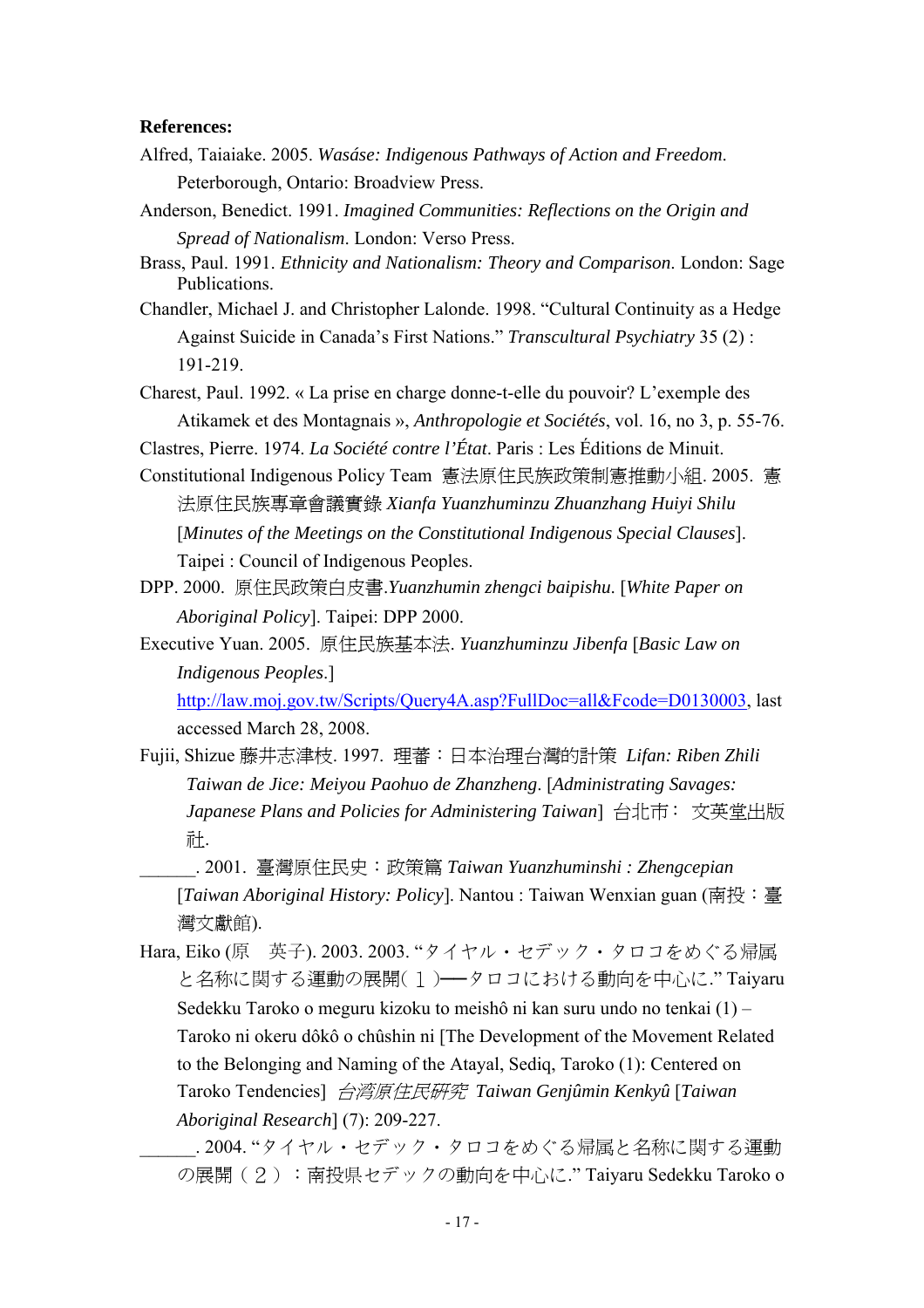meguru kizoku to meishô ni kan suru undo no tenkai (2) – Nantou ken Sedekku no dôkô o chûshin ni [The Development of the Movement Related to the Belonging and Naming of the Atayal, Sediq, Taroko (2): Centered on Nantou Sediq Tendencies ]台湾原住民研究 *Taiwan Genjûmin Kenkyû* [*Taiwan Aboriginal Research*] (8): 94-104.

. 2006. "佐久間左馬太台湾総督に関するタロコ族の記憶と歴史の建築." Sakuma Samata Taiwan sôtoku ni kansulu Tarokozoku no kioku to rekishi no kenchiku [Taroko Memories Related to Taiwan Governor-general Sakuma Samata and the Construction of History]. 台湾原住民研究 *Taiwan Genjûmin Kenkyû* [*Taiwan Aboriginal Research*] (10) : 102-113.

Harrison, Henrietta. 2001. « Changing Nationalities, Changing Ethnicities : Taiwan Indigenous Villages in the Years after 1946. » Pps. 50-78 in David Faure (ed.), *In Search of the Hunters and their Tribes : Studies in the History and Culture of the Taiwan Indigenous People*. Taipei : Shung Ye Museum of Formosan Aborigines. KMT/PFP. 2004. 國親聯盟--原住民族政策白皮書. *Guoqinglianmeng –* 

- *Yuanzhuminzu Zhengce Baipishu* [*KMT-PFP Indigenous Policy White Paper*]. Taipei: KMT/PFP. http://ooblue.newfancy.com/tactic/07.doc, last accessed March 28, 2008.
- Kojima Yoshimichi 小島由道 (ed.). 1996. 番族慣習調查報告書,第一卷,泰雅族 *Fanzu Xiguan Diaocha Baogao Shu, Di yi juan, Taiyazu* [*Report of the Investigations on Savage Tribal Customs, Volume 1: Atayal Tribe*], translated by Institute of Ethnology, Academia Sinica. Taipei: Academia Sinica Institute of Ethnology.
- Li, Yih-yüan, et.al. 李亦園. 1983. 山地行政政策之研究與評估報告書 *Shandi xingzheng zhengce zhi yanjiu yu pinggu baogaoshu* [*Report on Evaluation and Research on Mountain Land Administration Policy*]. Nantou : Taiwan sheng zhengfu minzheng ting (南投:台湾省政府民政厅).
- Masaw Mowna 廖守臣. 1998. 泰雅族的社會組織 *Taiya Zu de Shehui Zuzhi* [*Social Organisation of the Atayal Tribe*]. Hualien : Tzu Chi University Research Center on Aboriginal Health.
- Rudolph, Michael. 2003. *Taiwans multi-ethnische Gesellschaft und die Bewegung der Ureinwohner: Assimilation oder kulturelle Revitalisierung?* Hamburg: LIT Verlag.
	- \_\_\_\_\_\_. 2004. "The Pan-Ethnic Movement of Taiwanese Aborigines and the Role of Elites in the Process of Ethnicity Formation." Pp. 239-254 in F. Christiansen and U. Hedetoft, *The Politics of Multiple Belonging: Ethnicity and Nationalism in Europe and East Asia*. Aldershot (UK): Ashgate.